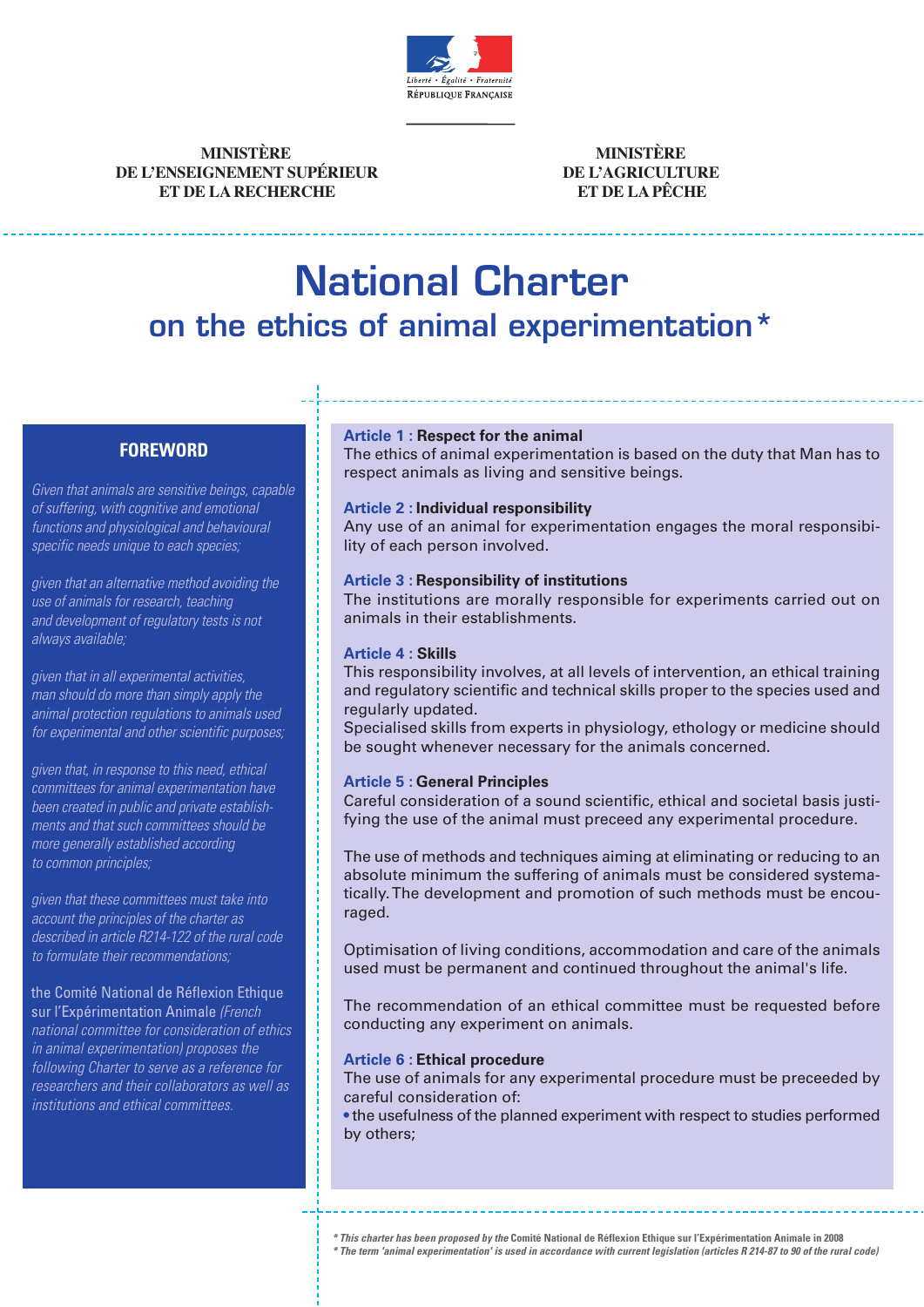- the pertinence of the chosen methods and the probability of them yielding tangible results;
- the lack of alternative methods to achieve the same goal;
- the adequacy between the animal models planned and the scientific objectives;
- the extent of animal suffering relative to the expected benefit from the results;
- the biological and cognitive characteristics of the species concerned;
- the need to ensure that the choice of species, in the case of nondomesticated animals, does not threaten biodiversity;
- limiting to a minimum the number of animals required;
- the choice of living conditions, accommodation, care and use of animals, such that their physiological and behavioural needs are respected as much as possible.

#### **Article 7 : The role of the ethical committees**

Each ethical committee serves to ensure discussion and consideration of issues.

It gives recommendations on the use of animals in research projects submitted to it, referring to the principles stated in this Charter.

These recommendations are justified and can include additional recommendations.

Each ethical committee contributes to the promotion of the ethical principles laid out in this Charter.

#### **Article 8 : Composition of ethical committees**

Each ethical committee brings together multidisciplinary skills, to issue competent advices. Civil society (lay members) and veterinary medicine are represented.

#### **Article 9 : Professional conduct of the ethical committees**

Any ethical committee must be independent, impartial and must guarantee confidentiality of documents submitted to it.

It must take into account the advice or recommendations of the Comité National de Réflexion éthique sur l'Expérimentation animale.

## **Annexe**

#### **Ethical committees for animal experimentation**

The ethical committees for animal experimentation are consulting bodies, with the objective of promoting ethical principles and practices in animal experimentation.

In this annexe, the *Comité national de réflexion éthique sur l'expérimentation animale* (the French national committee for consideration of ethics in animal experimentation) proposes to these committees, researchers and institutions on which they are dependent, ways of applying their national Charter on the ethics of animal experimentation (the Charter).

## **I - ROLE**

The fundamental role of an ethical committee, defined by article 7, is to provide recommendations to all researchers intending to undertake experiments on living vertebrate animals, according to current legislation. Article 7 also indicates that ethical committees must promote the principles formulated in the Charter.

All the establishments for animal experimentation must refer to one, and only one, ethical committee. Several establishments may depend on the same committee by associating with each other to create a joint committee.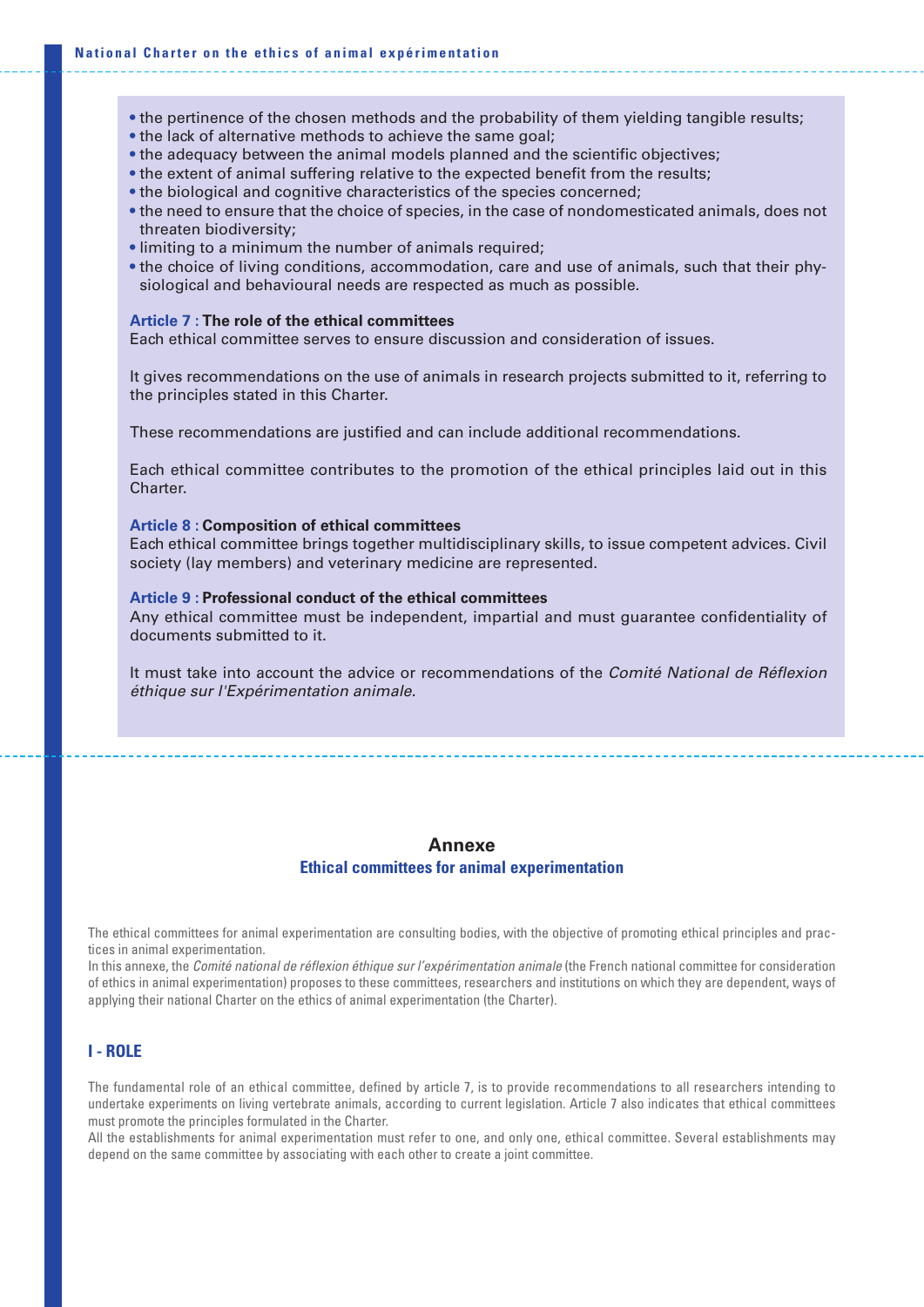#### **II - STRUCTURE**

The composition and organisation of an ethical committee must ensure its essential **reliability**.

To achieve this, they require:

• **A multidisciplinary representation** allowing expression of the diverse views. For this purpose, an ethical committee must be composed of, at least:

a researcher,

an individual taking part in the experiments,

an individual involved in housing and caring for animals,

a veterinary surgeon,

an individual external to the establishment(s) for animal experimentation and who demonstrates real interest in animal protection,

• **competence** appropriate in the area of activity of the establishment(s) for animal experimentation that are referring to the committee. If necessary, the committee can call upon the skills of persons external to the establishment,

• the obligation of its members to respect the **strict confidentiality** of discussions and submitted experimental projects,

• **methodical** analyses based on both scientific knowledge and ethical issues,

• the independence and impartiality necessary to justify and freely elaborate at recommendations; this requires that its members are voluntary and that they may not receive any specific remuneration for this function.

## **III - FUNCTIONING**

The institutions to which the establishments for animal experimentation are associated will give the committees the necessary means to fulfil their role.

An ethical committee must respect time delays for responses, compatible with the requirements of the research activity. The operating procedures guaranteeing this rapidity of response are the responsibility of each committee.

#### **a) Ethical assessment**

The ethical assessment of projects aims to guarantee that the studies are carried out in the best conditions possible for the animals, on the basis of current knowledge.

The **experimenter** contacts the ethical committee, by submitting a dossier which contains the necessary and sufficient elements for rigorous evaluation of the project.

A project must be comprised of, at least, a scientific aim, an animal model, one or more experimental protocols and for each protocol methods describing how results will be obtained.

For ethical **assessment** of a project, the committee analyses the scientific aim to determine the ethical acceptability of the model choice, the protocol and the methods involved. However, the ethical committees cannot substitute for the scientific committees of a given establishment.

The ethical assessment is based on various aspects of the experiment:

- preparation of the animal,
- the choice and development of the animal model as well as its use,
- the experimental protocol, which must take into account the sensitivity of the animals as well as species-specific constraints and clearly describe the impact of experimental procedures on the physiological and psychological state of the animals,
- pain stages and human end-points are identified in the protocol and measures planned for the prevention, alleviation or even suppression, of the pain are documented on the basis of established references, whenever possible,
- the use of appropriate statistical tools and analytical techniques, which must allow optimisation of the experimental methods used and to generate the maximum number of interpretable results.

The **recommendations** of a committee have, in principle, a maximum validity of three years; the committee should therefore be consulted every three years, even if no operational changes have been made to a continuing project. This new consultation firstly involves a retrospective assessment which must be presented by the experimenter in the new dossier, and secondly checks whether new procedures are available since the previous submission, which could allow the interventions carried out on the animals to be made more ethical, or even replaced by alternative methods.

The **experimenters** and **the establishments for animal experimentation** are responsible for monitoring the practice of these protocols.